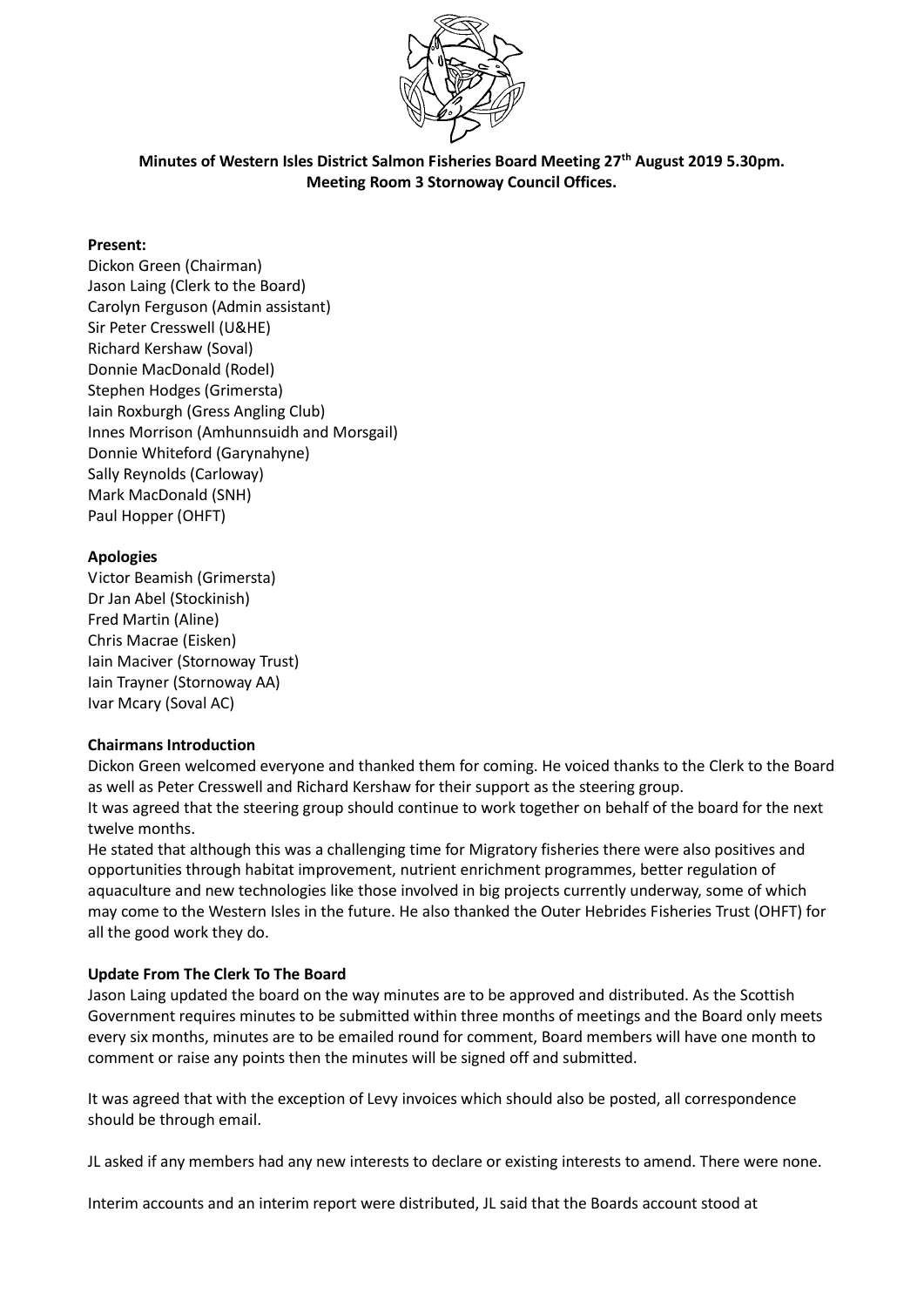£29,798.28 but that a bank error meant this was £271.20 higher than it should be. This error was being rectified and the bank had apologised. There are still £29,208.34 of Levy payments outstanding, £9008.34 of which is instalments arranged by fisheries and £20,200.00 is overdue.

There is £42,000 of the £57,000 core funding that the Board had agreed to provide OHFT for 2019/20 still to be transferred.

It was agreed that fisheries had had more than enough time to pay the invoices and that a final demand should be issued for immediate payment, should this not be received in reasonable time then legal action should be taken.

\*AP. Carolyn to send out final payment reminders. Draft the letter for approval by JL and DG first.

JL briefed the Board that a total of 14 water bailiffs had been appointed since the formation of the Board in February.

The Board was informed that the new website was up and running at [www.widsfb.org](http://www.widsfb.org/) and Carolyn Ferguson was thanked for her hard work setting it up. It is to be updated regularly.

JL briefed on the planning applications that the board was consulted on and that Paul Hopper would expand on later in the meeting.

### **Review of the 2019 season so far**

Dickon asked those present what their impression of the fishing season so far had been. He felt that the grilse run had become more condensed. Several fisheries felt that the grilse had arrived early, aided by the high water levels, but that the Sea Trout and Finnock had been very late but were now appearing in decent numbers. Paul Hopper confirmed that this was supported by the results of OHFT's sweep netting programme. Richard Kershaw agreed this was the same at Soval.

Iain Roxburgh said that no salmon or grilse had been seen or caught on the Gress river. Although the high water would have enabled them to run through very quickly he felt it had been a very poor run. Peter Cresswell said that although the exceptional high water this year had helped it was vital to protect fish from seals and poaching in those years that water levels are low.

### **Stocking**

Dickon Green talked about the fact that stocking was a contentious and difficult subject, he felt that each case should be looked at in it's own rights and on a case by case basis. He acknowledged that while fishery owners wishing to stock only have their fisheries best interests at heart, inappropriate stocking can be counter productive and stressed that it was important to follow the best principles of stocking as there was a danger that powers to grant permission to stock could be taken away from Fisheries Boards if guidelines were not followed.

He said that a sub-committee was to be formed to look at any future applications and it was important that there was a good balance of views represented. Paul Hopper agreed that each case should be looked at on it's own merits and gave a brief run down on the types of stocking that could be looked at, Mitigation, Restoration, scientific and enhancement.

Dickon then asked for volunteers to sit on this sub-committee. Peter Cresswell and Iain Roxburgh put themselves forward, Innes Morrison suggested that Iain Maciver be asked and Sally Reynolds suggested Kenny Maclennan of Carloway Estate Trust. It was agreed Iain and Kenny would be asked to sit alongside those present who had put themselves forward. They are to be advised by Paul Hopper, and Mark Macdonald also agreed to act as an advisor.

\*AP Jason to approach Kenny and Iain on joining the Stocking Sub-committee.

Innes Morrison said that any member of the sub-committee who put in an application to stock should stand down and all present agreed.

It was agreed that applications should be dealt with by email where meetings were not possible and that any recommendations made would need to be agreed by the Board.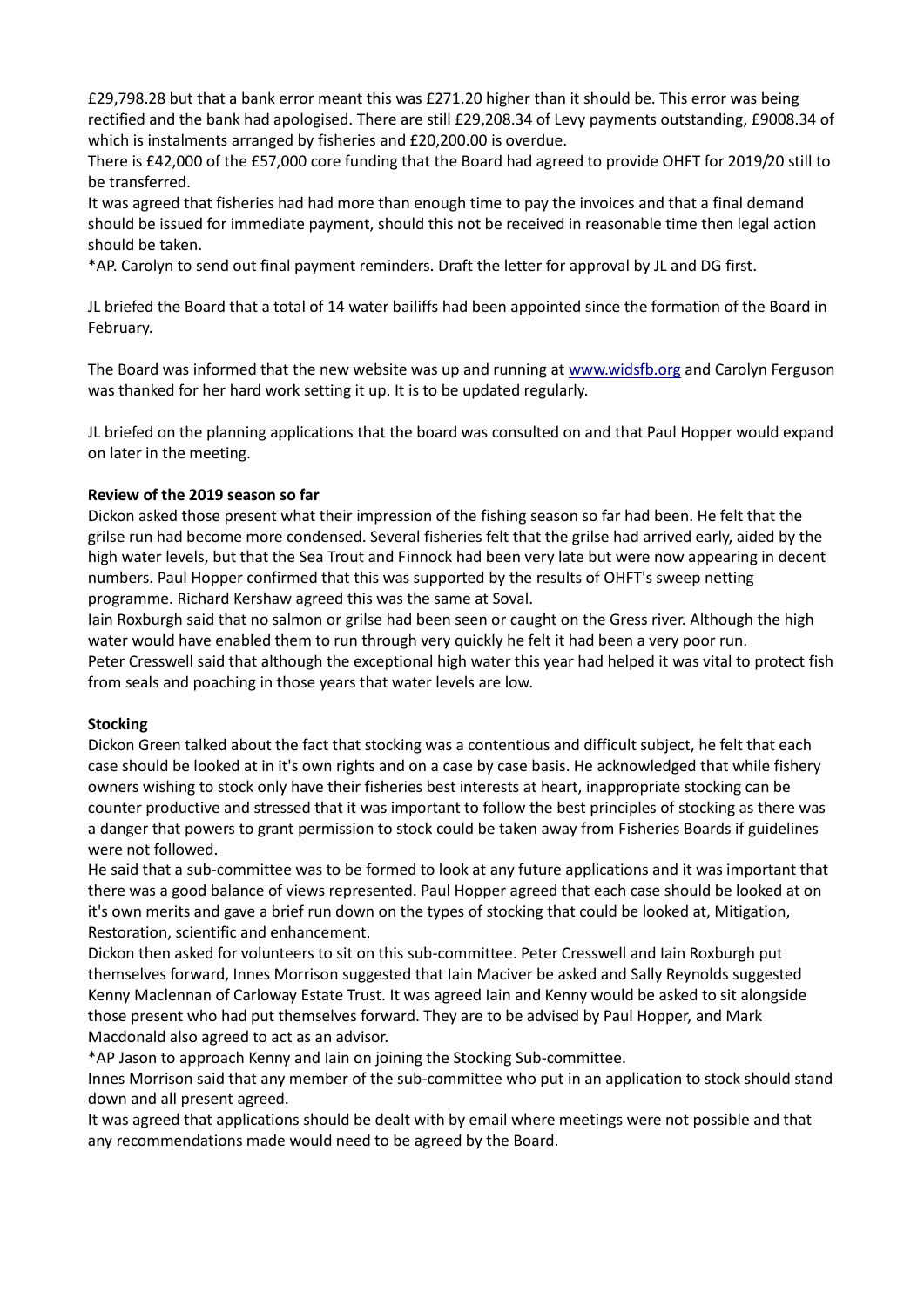# **Discussion on how to improve sea patrols and the appointment of a superintendent**

JL noted that the previous board had appointed a superintendent to co-ordinate bailifffing effort and act as a point of contact for poaching matters and felt it would be beneficial if this position was reinstated. He suggested that Donnie Whiteford would be a good candidate and all present agreed. Donnie agreed to accept the position.

A general discussion on sea patrols and areas that were still not patrolled followed. It was noted that some estates did a good job patrolling their areas but there was more that could be done.

On behalf of Grimersta estate, JL raised the issue of funding for the Loch Roag sea patrol. It was felt that this should continue to be on a voluntary contribution basis from Loch Roag and Langavat proprietors. Peter Cresswell stated that while UHE patrol their own coastline he recognised the good work done by the Grimersta boat and offered increase the UHE contribution to £500 per year. Dickon Green said that Uig Lodge Estate would also like to contribute £500 towards it.

JL informed the meeting that Bill Whyte of the Wester Ross Fisheries Board had a RIB that could be brought across for patrolling areas in the Western Isles that were otherwise not covered. The cost of this would be £400 per patrol/day plus any extra expenses involved in getting the boat and crew to the islands. It was felt that this could be a very good option for next season and that the Board should fund this for a one year trial, Dickon asked JL to get a price for a weeks trip. Richard Kershaw felt that it would be worth spending up to £5000. It was noted that in order for this to be fair to all Board members the trips should cover several key areas including the Uists and that further consultation with fisheries to identify key areas would take place.

\*AP JL to do a costing including the quote from Bill Whyte, any other travel, accommodation and any other necessary expenses.

Peter Cresswell asked about the possibility of drone patrols and a discussion was had about this. It was noted that while it could be a useful tool for identifying illegal nets, drone footage was inadmissible as evidence.

### **Disease Control**

In light of on ongoing concerns regarding Gyrodactylus Salaris and the unidentified skin disease that affected salmon in some river in Scotland this year it was felt that the Board should have a disease control policy in place.

Paul Hopper said he would check what the latest information from FMS was regarding this. He said that googling "Clean, dry, check" was the best source of information regarding stopping the spread of GS. Peter Cresswell said that at Uig and Hamanway they made visiting anglers disinfect their tackle and suggested this should happen elsewhere. Paul Hopper said that the Trust had all the necessary equipment for disinfecting should it be needed. It was noted by Iain Roxburgh that getting all visiting anglers to disinfect once on the island was not practical for fisheries like the Gress.

It was agreed that the latest GS declaration form from FMS should be available on the Board website and from the clerk for fisheries to adapt and distribute.

### **Update from Paul Hopper on OHFT**

Paul Hopper updated the Board on the survey work that had taken place this year. OHFT have completed 5 tagging events between Gress and Steinish with 1 remaining at Steinish on 01/10/19. A total of 97 Sea Trout have been tagged and 13 recaptured/previously tagged fish.

He said they now had 9 volunteers to assist with elecrofishing and although hampered by constant high water they were a third of the way through the National Elecrofishing Programme.

He said that all 22 sweep netting surveys had been completed and showed low sea lice levels but this had been expected due to it being year 1 in the fish farms production cycle.

Innes Morrison stated that he had been told that every MOWI site on the island had Anaemic Gill Disease present.

Paul talked about the emergency licences that the Trust had helped to put in place on some fisheries would allow the use of dams to release fresh water in the event of a drought like that of 2018.

He stated that here has been 5 informal consultations brought to OHFT/WIDSFB attention. There has been 4 formal planning consultations including the Vuia Mor (Loch Roag) and Cheesebay (North Uist) EMP's.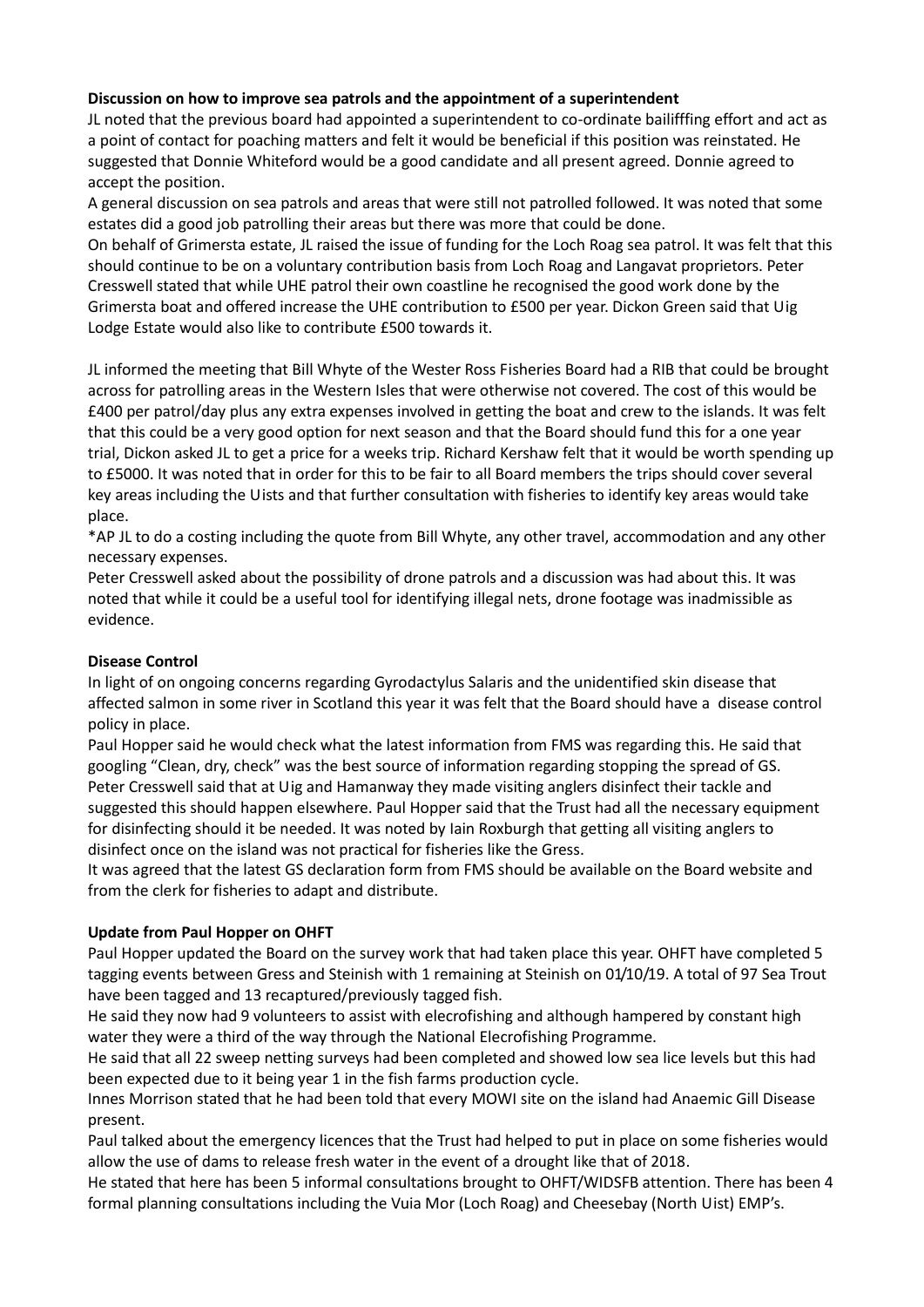He talked about the environmental management plans (EMP's) being put in place and the challenges that implementing them would bring in terms of work for the Trust but stressed that although they were a temporary measure and more regulatory change was needed they were an important step forward in monitoring the aquaculture industry.

He said that overall the outlook was quite positive and that there were plans for all cages in loch Roag to be empty by May 2020 which would be very welcome.

There has also been preliminary discussions between OHFT and Scottish Water about sensitive catchments ahead of formal applications being submitted following the publication of their drought mitigation plan. He voiced concerns about possible abstraction from the Barvas system and stated that the information being given to other parties by Scottish water didn't reflect the discussions had with OHFT.

# **AOB**

Dickon brought up the subject of salary for Clerk to the Board. Although it had been agreed at the last meeting that this should be a paid position a figure had not been agreed.

Jason Laing agreed to leave the meeting while this was discussed. On his return he was told that an amount of £200 per month had been agreed to be reviewed at the next meeting in February. This will be invoiced by Jason to the Board. It was suggested to do it on a 6 monthly basis since we are half way through the first year. (email invoice to Carolyn and Dickon)

Peter Cresswell raised the subject of the Fishpal website, he stated that he been in touch with them over an issue which had subsequently been corrected. Several others present also said they were very unhappy with it. Innes Morrison said that he could not get the site to put the correct contact details up, he felt it was not fit for purpose and that he was not going to use it for reporting catches. He added that many other fisheries in Scotland had left Fishpal and set up their own systems. There was a discussion about how best to proceed. Paul Hopper said that it would not be practical for Donnie Maciver (OHFT) to administer Fishpal and an alternative as it would be difficult to maintain two sites. Carolyn suggested updating the OHFT website to include fishery pages as an alternative to FishPal to keep everything in house, reduce costs, and have a more user-friendly experience. it was agreed that feedback should be sought from all fisheries in the Western Isles and other options should be looked at although no decisions would be taken at this point \*AP. Paul to send/email links of other Trusts websites with fishing to Jason.

\*AP. Jason to Seek feedback with regard to the Fishpal website.

Iain Roxburgh brought up the issue of seal predation off the Gress river. He asked if there was anything the Board could do to assist. He said that due to the very public location of the problem it would not be possible for any members of Gress angling club to obtain a licence to shoot seals.He said that non-lethal deterrents had been considered but were not practical either.Jason Laing said that as far as he was aware there were no other options open to the Board on this issue but all present were sympathetic to the problem. Richard Kershaw wanted to remind fisheries that seal licenses must be applied for before  $31<sup>st</sup>$  October.

Richard Kershaw thanked Dickon for all his work as Chairman.

Dickon once again thanked those present for attending and said that the annual meeting of proprietors would follow immediately, this was also a public meeting and anyone wishing to was welcome to attend.

### **Date of Next Meeting**

The next meeting of the WIDSFB was set for Wednesday 12<sup>th</sup> February 2020 at 2pm, venue TBC.